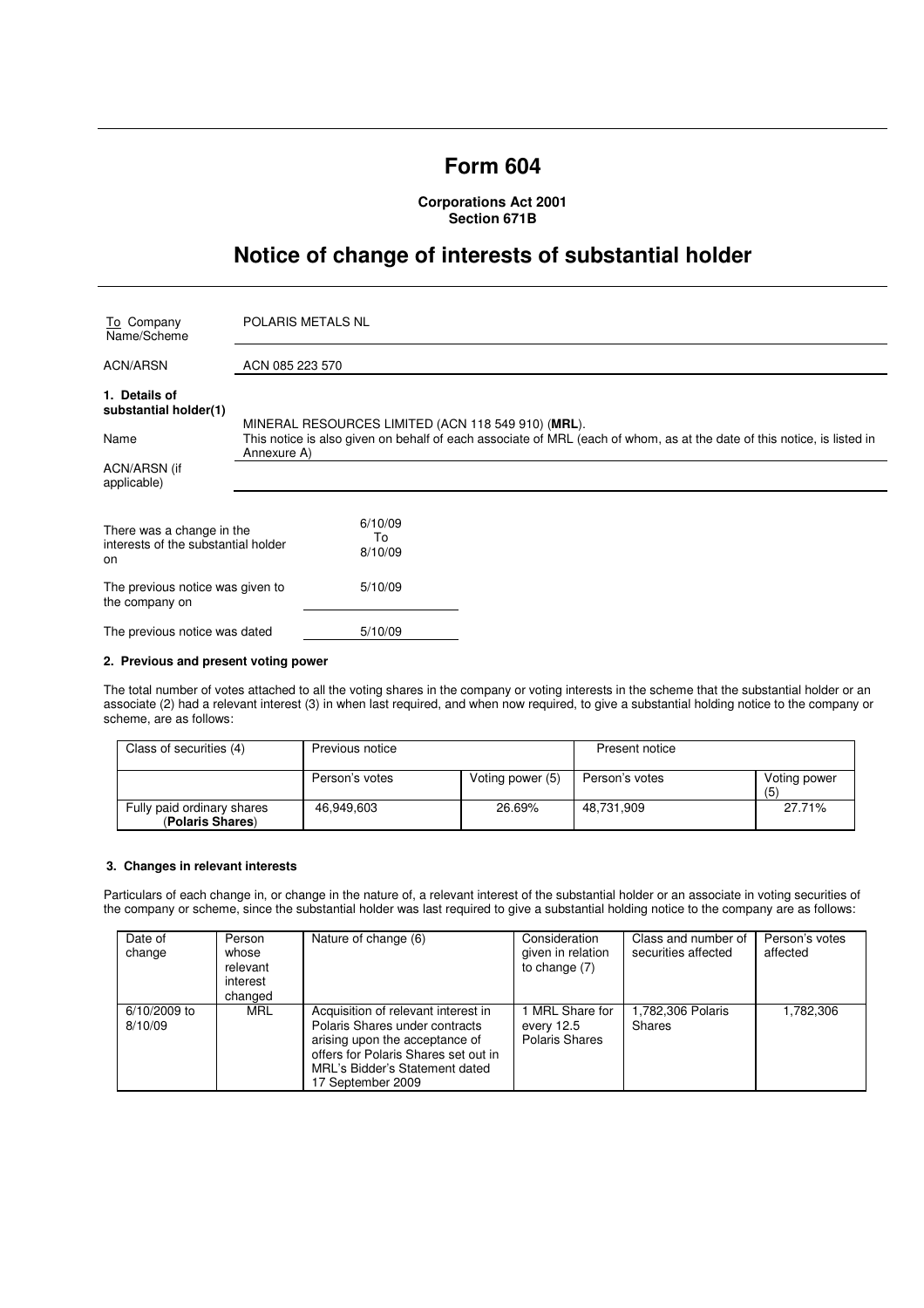## **4. Present relevant interests**

Particulars of each relevant interest of the substantial holder in voting securities after the change are as follows:

| Holder of<br>relevant<br>interest | Registered holder of<br>securities                                             | Person entitled to be<br>registered as holder (8)                 | Nature of relevant interest (6)                                                                                                                   | Class and<br>number of<br>securities | Person's<br>votes |
|-----------------------------------|--------------------------------------------------------------------------------|-------------------------------------------------------------------|---------------------------------------------------------------------------------------------------------------------------------------------------|--------------------------------------|-------------------|
| MRL                               | Various persons<br>who accepted offers<br>referred to in<br>paragraph 3 above. | MRL (subject to<br>contracts referred to in<br>paragraph 3 above) | Relevant interest under Section<br>608(8) of the Corporations Act as<br>a result of acceptance of the offers<br>referred to in paragraph 3 above. | 48.731.909<br>Polaris<br>Shares      | 48.731.909        |

#### **5. Changes in association**

**The persons who have become associates (2) of, ceased to be associates of, or have changed the nature of their association (9) with, the substantial holder in relation to voting interests in the company or scheme are as follows:** 

| $\cdots$<br>ימ<br>ACN/AH<br>and<br>licable:<br>Name<br>ווסו<br>$-1111$<br>. . | ciation<br>Nai.<br>nt |
|-------------------------------------------------------------------------------|-----------------------|
| Nil                                                                           |                       |

#### **6. Addresses**

The addresses of persons named in this form are:

|    | Name                            | Address                                          |
|----|---------------------------------|--------------------------------------------------|
|    | Mineral<br>Resources<br>Limited | . Bibra Lake WA 6163<br>25 Wellard Street.       |
|    | Polaris Metals NL               | WA 6005<br>1109 Hay Street, West Perth,<br>Level |
| ~- |                                 |                                                  |

# **Signature**

print name Bruce Goulds capacity Company Secretary of Mineral Resources Limited and duly authorised representative of the entities listed in Annexure A **sign here** Fer. date 8 / 10 / 2009

### **DIRECTIONS**

- (1) If there are a number of substantial holders with similar or related relevant interests (eg. a corporation and its related corporations, or the manager and trustee of an equity trust), the names could be included in an annexure to the form. If the relevant interests of a group of persons are essentially similar, they may be referred to throughout the form as a specifically named group if the membership of each group, with the names and addresses of members is clearly set out in paragraph 6 of the form.
- (2) See the definition of "associate" in section 9 of the Corporations Act 2001.
- (3) See the definition of "relevant interest" in sections 608 and 671B(7) of the Corporations Act 2001.
- (4) The voting shares of a company constitute one class unless divided into separate classes.
- (5) The person's votes divided by the total votes in the body corporate or scheme multiplied by 100.
- (6) Include details of:
	- (a) any relevant agreement or other circumstances because of which the change in relevant interest occurred. If subsection 671B(4) applies, a copy of any document setting out the terms of any relevant agreement, and a statement by the person giving full and accurate details of any contract, scheme or arrangement, must accompany this form, together with a written statement certifying this contract, scheme or arrangement; and
	- (b) any qualification of the power of a person to exercise, control the exercise of, or influence the exercise of, the voting powers or disposal of the securities to which the relevant interest relates (indicating clearly the particular securities to which the qualification applies).

See the definition of "relevant agreement" in section 9 of the Corporations Act 2001.

- (7) Details of the consideration must include any and all benefits, money and other, that any person from whom a relevant interest was acquired has, or may, become entitled to receive in relation to that acquisition. Details must be included even if the benefit is conditional on the happening or not of a contingency. Details must be included of any benefit paid on behalf of the substantial holder or its associate in relation to the acquisitions, even if they are not paid directly to the person from whom the relevant interest was acquired.
- (8) If the substantial holder is unable to determine the identify of the person (eg. if the relevant interest arises because of an option) write "unknown".
- (9) Give details, if appropriate, of the present association and any change in that association since the last substantial holding notice.